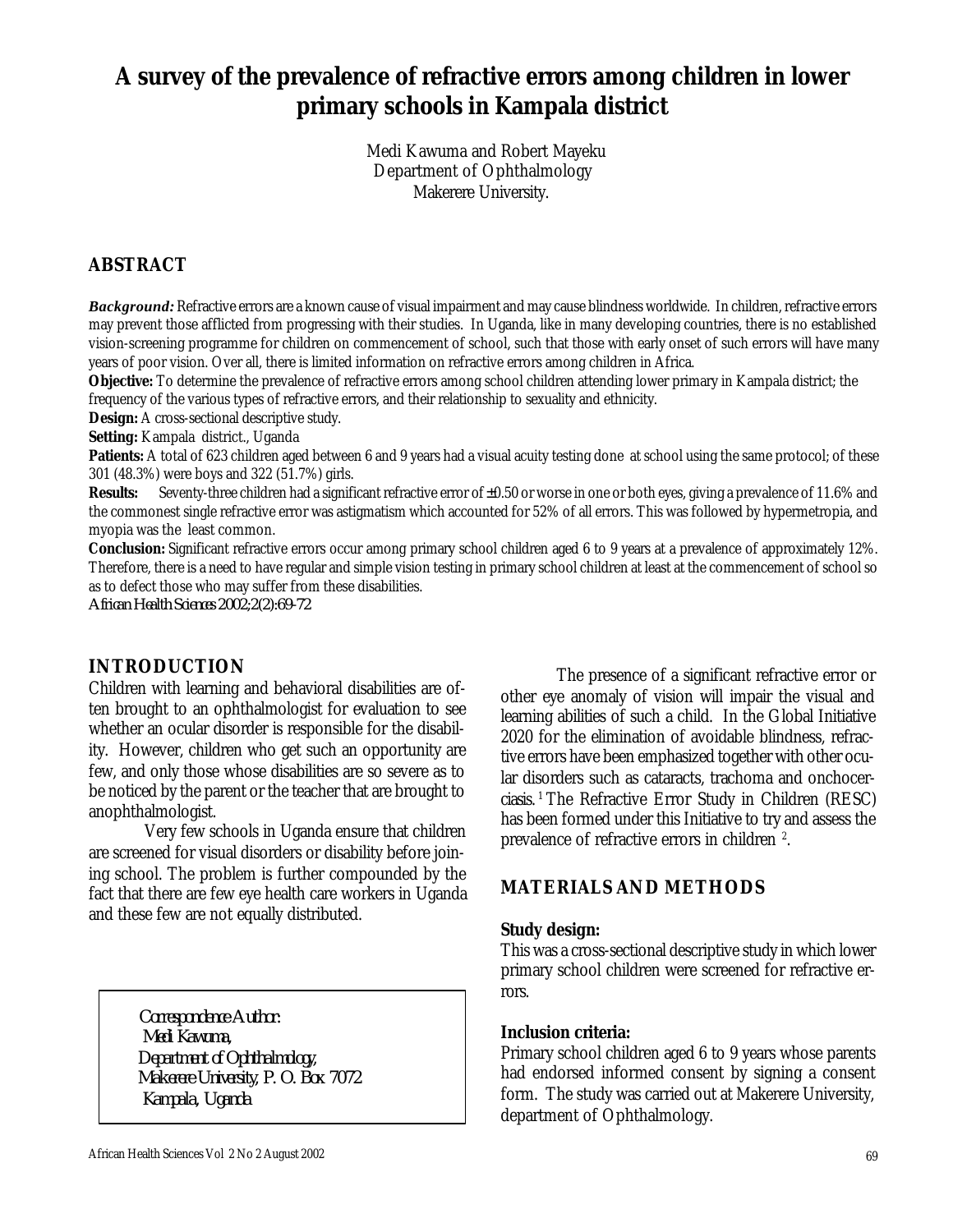### **Exclusion criteria:**

Children who were unwilling to undergo the examination due to fear, even through the parents had authorized the examination. Children who were sick or those who were on medication for some other ailment; some drugs have ocular effect.

#### **Ethical issues:**

Permission to carry out this study was sought for, and obtained from, the Faculty of Medicine Research and Ethics Committee. Each participating school was visited at least two weeks before the screening day, and permission to do the study sought from the headmaster/headmistress. In all the schools permission was readily granted. A letter explaining the purpose of the intended study, and what would actually be done was attached to parental informed consent form and given to each of the lower primary school children to take to their parents. Only children who returned duly signed consent forms, and who were willing to take part were recruited. Parents who required further explanation before consenting for their children to participate in the study were invited to attend the particular school on the screening day. Only one mother turned up, and after a few questions and answer session, she consented for her daughter to participate.

#### **Sampling and sample size:**

Sample size was calculated using the Kish and Leslie's formula, using the expected prevalence of refractive errors of 18.5 <sup>3</sup> , and allowing for an error of 5% at 95% confidence interval. The total sample size required was 649. This was a multistage sampling and representation in the clusters was proportional to the number of children in the sampled clusters.

A census list for all the primary schools in Kampala district for the year 2000 enrollment was obtained from the city education office. The census list had divisions of the city (Central, Kawempe, Makindye, Nakawa and Rubaga). Each division formed a cluster from which the number of children to be recruited were determined by the probability proportional to size method using the figures of enrollment of primary two children in each of the five divisions. This was the first phase of the multistage sampling.

The second phase was the selection of schools from each division for the study. Two schools were selected per division using simple random sampling.

The third phase was the recruitment of children aged between 6 and 9 years from each participating school. The class register was used, and systematic random sampling was done.

#### **Data collection:**

Personal details of each participating child were recorded on a form, and then the child underwent a standard ophthalmic examination, and all findings recorded. Refraction was done using retinoscopy after 1% cyclopentolate eye drops had been instilled in the eyes at least half an hour previously. Only children who had a visual acuity of less than 6/6 in at least one eye underwent retinoscopy.

#### **Data analysis:**

Data was entered into a computerised database-using the CDC-WHO package EPI-INFO, and results of analysis are presented in the form of tables.

#### **RESULTS**

Six hundred and forty-nine children aged between 6 and 9 were given consent forms to take to their parents. Out of these 623 returned signed consent forms, giving a response of 96%. These 623 children were all examined.

Table one shows the number of children examined in each of the ten schools during the study period.

| School         | Number of Children<br>examined for refractive |  |  |
|----------------|-----------------------------------------------|--|--|
|                | error                                         |  |  |
| Makerere P/S   | 56                                            |  |  |
| Kawempe Mbogo  | 58                                            |  |  |
| Kyambogo P/S   | 47                                            |  |  |
| MurchisonBay   | 62                                            |  |  |
| Police P/S     | 81                                            |  |  |
| <b>B</b> bunga | 58                                            |  |  |
| Kitebi P/S     | 93                                            |  |  |
| Namungoona     | 48                                            |  |  |
| Nakivubo       | 73                                            |  |  |
| KCC Kamwokya   | 49                                            |  |  |
| <b>Total</b>   | 623                                           |  |  |

#### **Table 1. The number of children examined in each of the 10 schools in May and July 2000.**

Table two shows the ethnic distribution among the 623 study children.

None of the children in the study had ever had correction for a refractive error; therefore none was wearing spectacles.

Seventy-five children had a visual acuity of 6/12 or worse in at least one eye. Five of these had a squint; one had a shrunken right eyeball with a 100% loss of vision in that eye. Seventy three children had a visual acuity of 6/12 or worse in one or both eyes, giving a refractive error prevalence of 11.6%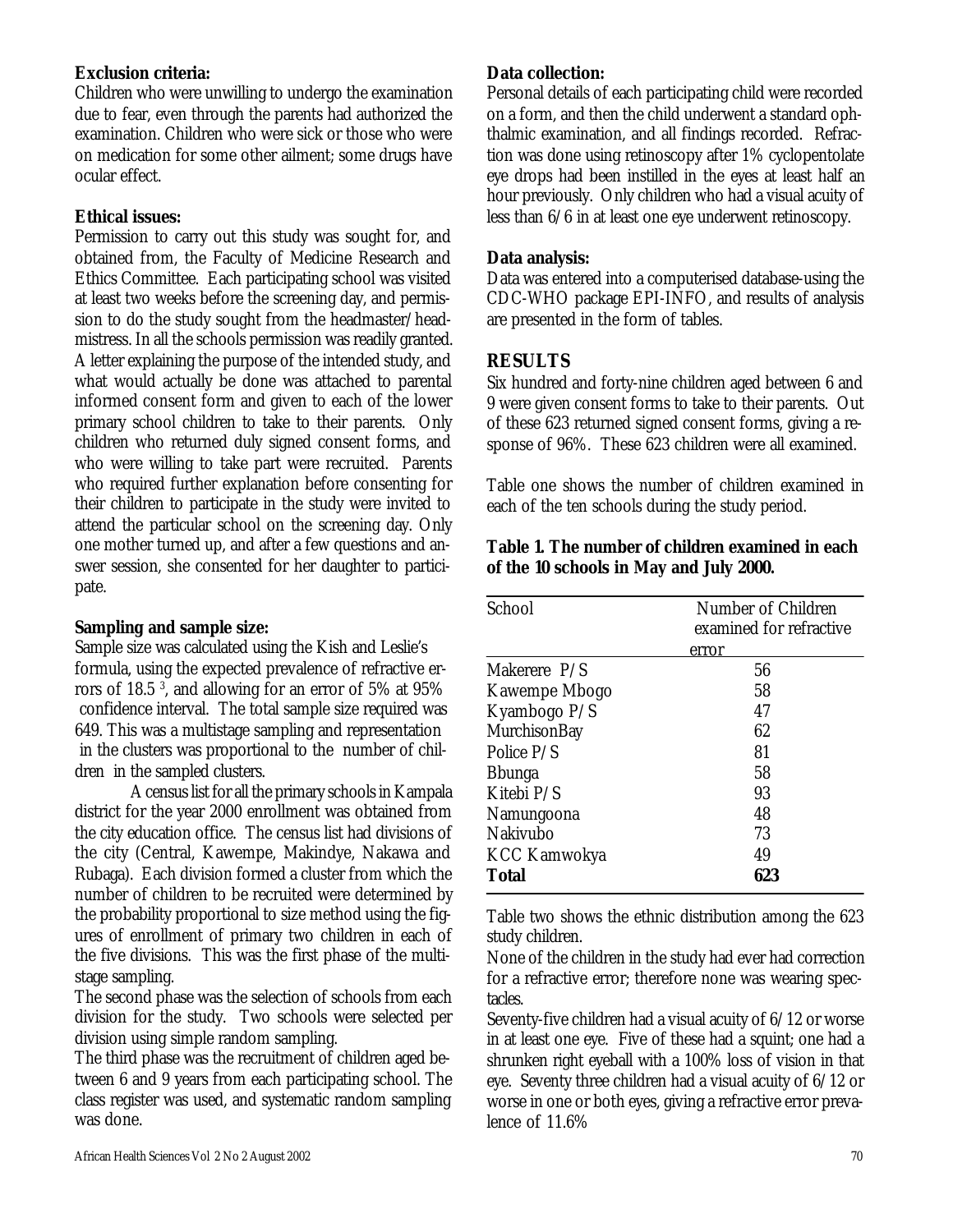| Tribe          | Absolute no. | Relative freq.(%) |
|----------------|--------------|-------------------|
| Acholi         | 20           | 3.2               |
| Alur           | 12           | 1.9               |
| Adhola         | 17           | 2.7               |
| Baganda        | 360          | 57.8              |
| <b>Bagwere</b> | 8            | 1.3               |
| Bakiga         | 17           | 2.7               |
| Banyankole     | 30           | 4.8               |
| Banyarwanda    | 7            | 1.1               |
| Banyoro        | 11           | 1.8               |
| Basoga         | 30           | 4.8               |
| Batoro         | 17           | 2.7               |
| Langi          | 21           | 3.4               |
| Lugbara        | 15           | 2.4               |
| Madi           | 4            | $0.2\,$           |
| Bagisu         | 10           | 1.6               |
| Itesot         | 44           | 7.1               |
| Total          | 623          | 100.0             |

|  |  | Table 2. The ethnic distribution among the 623 children |  |  |  |  |
|--|--|---------------------------------------------------------|--|--|--|--|
|--|--|---------------------------------------------------------|--|--|--|--|

The commonest refractive error was astigmatism with 38 (52%) children, followed by hypermetropia with 27 (37%) children, and myopia with 8 (11%) children. (See figure 1).



 **Figure 1. Frequency of the types of refractive errors, Kampala in May and July 2000**

Table 3 shows the age distribution of the 75 children who had a visual acuity of 6/12 or worse in at least one eye. The older a child gets between the age of 6 and 9 the commoner the refractive error becomes.

Two children had abnormalities of the retina with juvenile macular degenerations, and early optic atrophy- respectively